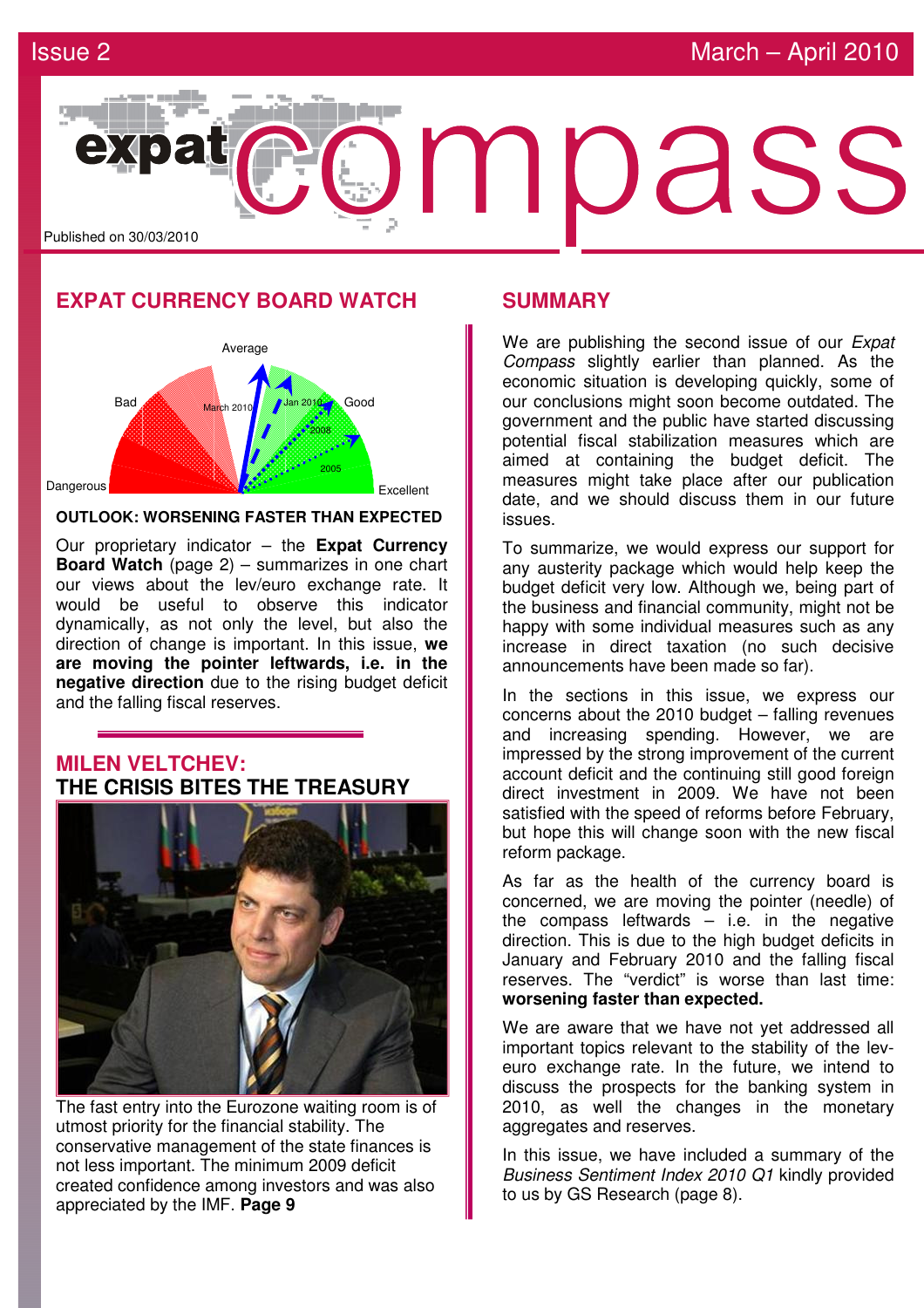# **EXPAT CURRENCY BOARD WATCH**



## **OUTLOOK: WORSENING FASTER THAN EXPECTED**



In the first issue of the Expat Compass, we gave our positive conclusion: **We are optimistic about the currency board and see no immediate danger of devaluation (4 February 2010).** Now, **the situation is worsening faster than expected, and urgent decisive measures are needed.**

In this second issue, we are still not pessimistic, but we are less optimistic than two months ago. There are three reasons for this: 1) The budget has slid into an unexpectedly large deficit in January and February 2010; 2) The fiscal reserves have shrunk, possibly below BGN 6 bn; 3) We have not seen any decisive reform measures yet.

How to assess the stability of the currency board and to predict any danger of devaluation? We suggest the following checklist of 16 questions and provide our answers:

| <b>ISSUE</b>                                                                                                                                                                                                                                      | <b>OLD</b>            | <b>NEW</b> | <b>COMMENTS</b>                                                                  |
|---------------------------------------------------------------------------------------------------------------------------------------------------------------------------------------------------------------------------------------------------|-----------------------|------------|----------------------------------------------------------------------------------|
| <b>I. Political issues</b><br>1. Does the government support the currency board?<br>2. Does the Central Bank support the currency board?<br>3. Do the European institutions (EC, ECB)<br>support Bulgaria in joining the ERM II and the Eurozone? | $^{\tiny{++}}$<br>+++ |            | Yes<br>Yes, absolutely<br>Not much                                               |
| II. Budget and debt<br>4. Budget balance<br>5. Budget spending<br>6. Government debt<br>7. Foreign liabilities of the private sector<br>8. Fiscal reserves                                                                                        | +++<br>++             |            | Deficit, rising very fast<br>Excessive and rising<br>Very low<br>High<br>Falling |
| III. Economic cycle related issues<br>9. GDP growth<br>10. Inflation<br>11. Unemployment<br>12. Strength of the banking system                                                                                                                    | +++<br>٠              |            | Recession<br>Low<br>Rising<br>Good but worsening                                 |
| <b>IV. External balances</b><br>13. Current account deficit, trade deficit<br>14. Foreign direct investment<br>15. Revenues from international tourism<br>16. Foreign exchange reserves<br><b>Bad</b><br>Good<br>Legend:                          | ٠<br>٠<br>++          |            | High but falling<br>High but falling<br>Moderately high, falling<br>High         |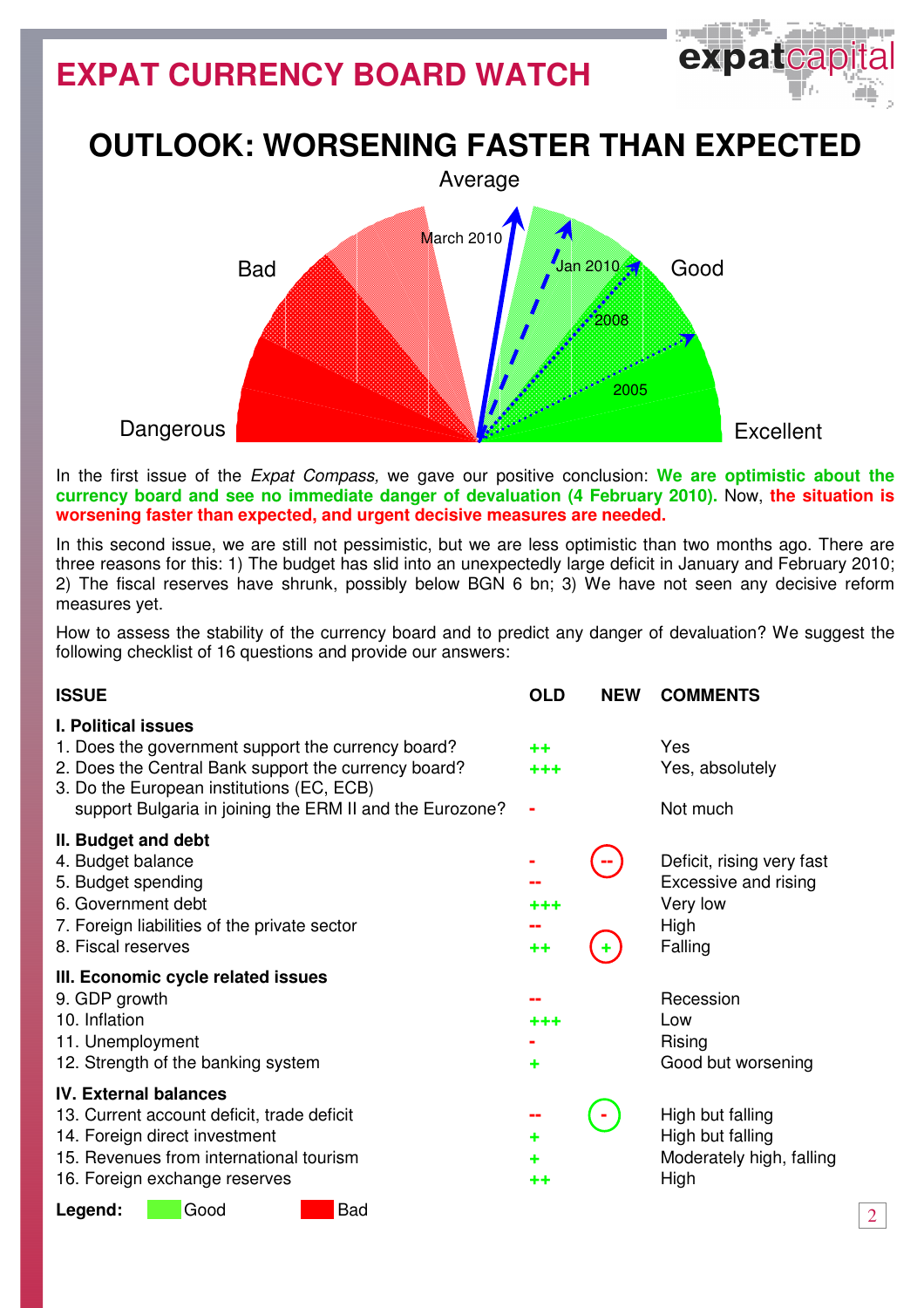### **I) BUDGET 2010 – IS A DISASTER ON THE WAY?**





Source: Ministry of Finance, Bulgarian National Bank, Expat Capital

In the first issue of the Expat Compass, we warned about two important risks for 2010:

1) That the budget deficit would reach 2.0% of GDP instead of the 0.9% envisaged in the Budget Law; and 2) That spending would reach 43.5% of GDP instead of 42.3% – by far the highest level for the last two decades.

### **Only bad news since January**

When we published the first issue (4 Feb), we had not expected the bad numbers for January: revenues down by BGN 1 bn year-on-year (yoy), expenses up by BGN 500 mln yoy. Deficit of BGN 500 mln compared to a large surplus in Jan 2009 when the country was already in a recession. Traditionally, in the first months of each year, Bulgaria has generated large surpluses. The opposite, the year-end is always characterized by huge deficits.

Thus, by all measures, the January 2010 budget situation can be considered worrying. The preliminary (undisclosed) numbers for February are even worse: a monthly deficit of BGN 700-1,000 mln. The fiscal reserves might have fallen to below BGN 6 bn. Not good.

The IMF mission to Bulgaria (the country has no programme with the IMF) in February resulted in mixed messages to the public. The IMF officials warned that a deficit of 1.8% was possible and dangerous, while Bulgarian officials mentioned even 2.5%. Well, by the end of February, the deficit reached 2.2% of the expected annual GDP. Let us remind you again that in the first months we should have normally seen a surplus.

#### **More populist promises**

We have not seen enough tax-collection-improvement measures. Meanwhile, certain sectors demand additional spending and get promises or half-promises: healthcare, police, agriculture, and possibly pensioners.

#### **We are worsening our deficit forecasts…**

In this second issue of the *Expat Compass*, we will disappoint you with worsening forecasts: the deficit might reach 3.2%, in our view. A yet larger number is very possible for the third Expat Compass, due in late spring. I.e., the outlook is negative. Unless an austerity package is implemented immediately.

#### **… but not the spending forecasts**

A bit paradoxically, we are not changing the spending/GDP forecast at the moment (43.5%), and might even reduce it significantly in the future. The reason is that the more severe problem for the moment is not larger expenditures (as we thought) but lower revenues (which we did not suspect in January). Put under pressure, the government might respond with containing certain investment and other spending.

**Diagnosis:** deeper into the "red" (i.e. negative) zone **Implications for the currency board:** worsening

### **Budget Surplus/Deficit, % GDP, 2010**

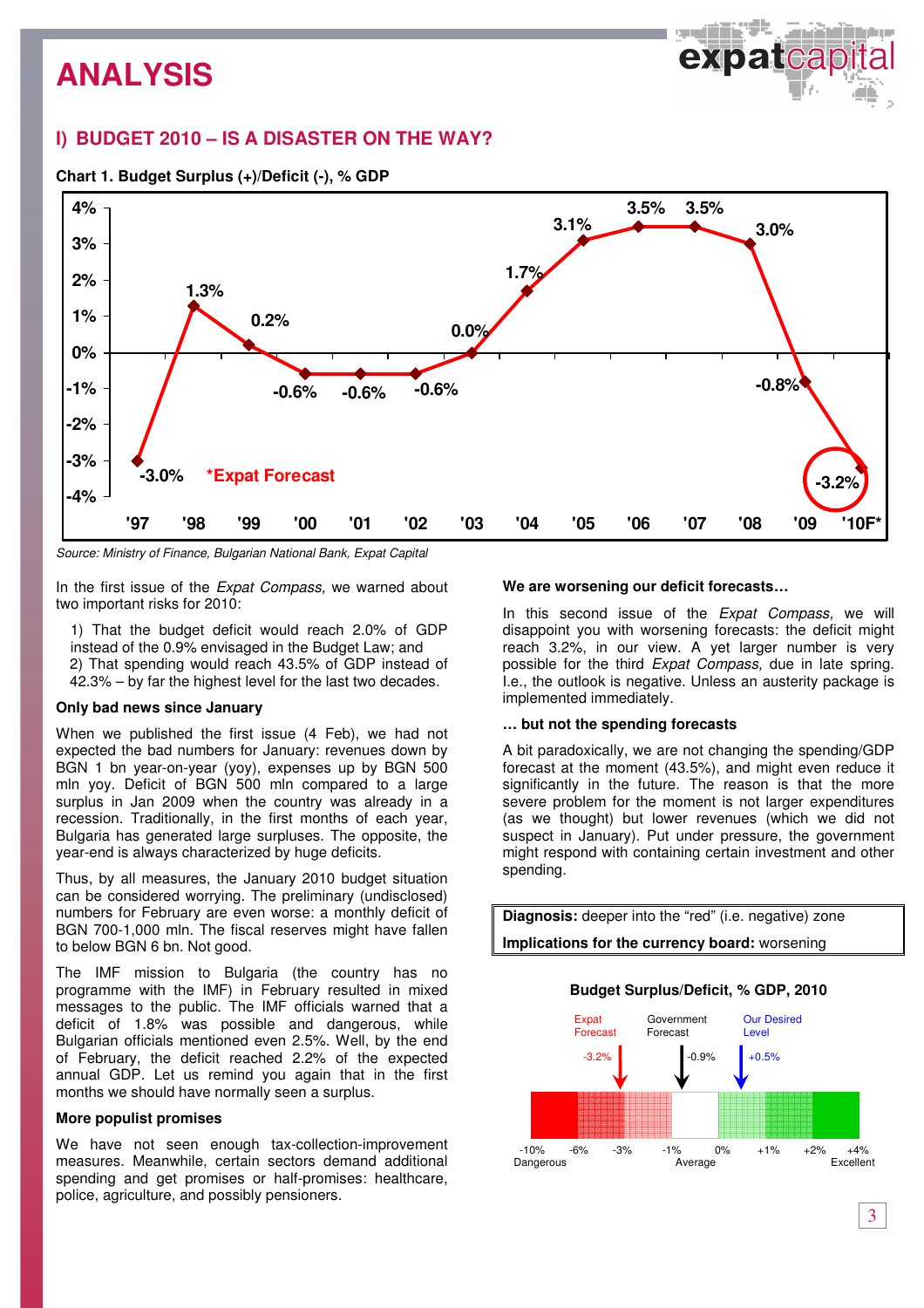

### **II) TAX POLICY – SWITCHING TO REVERSE GEAR?**

For years, the Bulgarian low direct tax policy has been the envy of foreign observers:

- Flat personal income tax: 10%
- Corporate profit tax: 10%
- Dividend tax: 5%
- Capital gains tax: 0% (for securities trading, mutual funds)
- Interest income tax: 0%
- REIT (real estate investment trusts) profit tax: 0%

This combination has made Bulgaria very attractive for investments and for the financial markets.

In addition, social security contributions have fallen by 11 percentage points for the last  $5$  years  $-2$  of these percentage points are the successful contribution of the current government. In early March 2010, a surprise move was announced to raise the health contributions by 2 percentage points. Later, the decision was reversed. A potential increase of the 10% flat personal income tax was mentioned – a taboo before. Finally, a "luxury tax" on deposits over BGN 100,000 was suggested. In our view, its most likely effect would be that such large deposits would disappear from the banks, worsening bank liquidity and further tightening an already difficult credit situation.

If any of these are implemented, that would be the first increase of any direct tax since, probably, the middle of the 1990s.



### **Chart 2. Pension Spending, % GDP**

Source: Ministry of Finance

The rising spending on pensions is the single largest fiscal problem.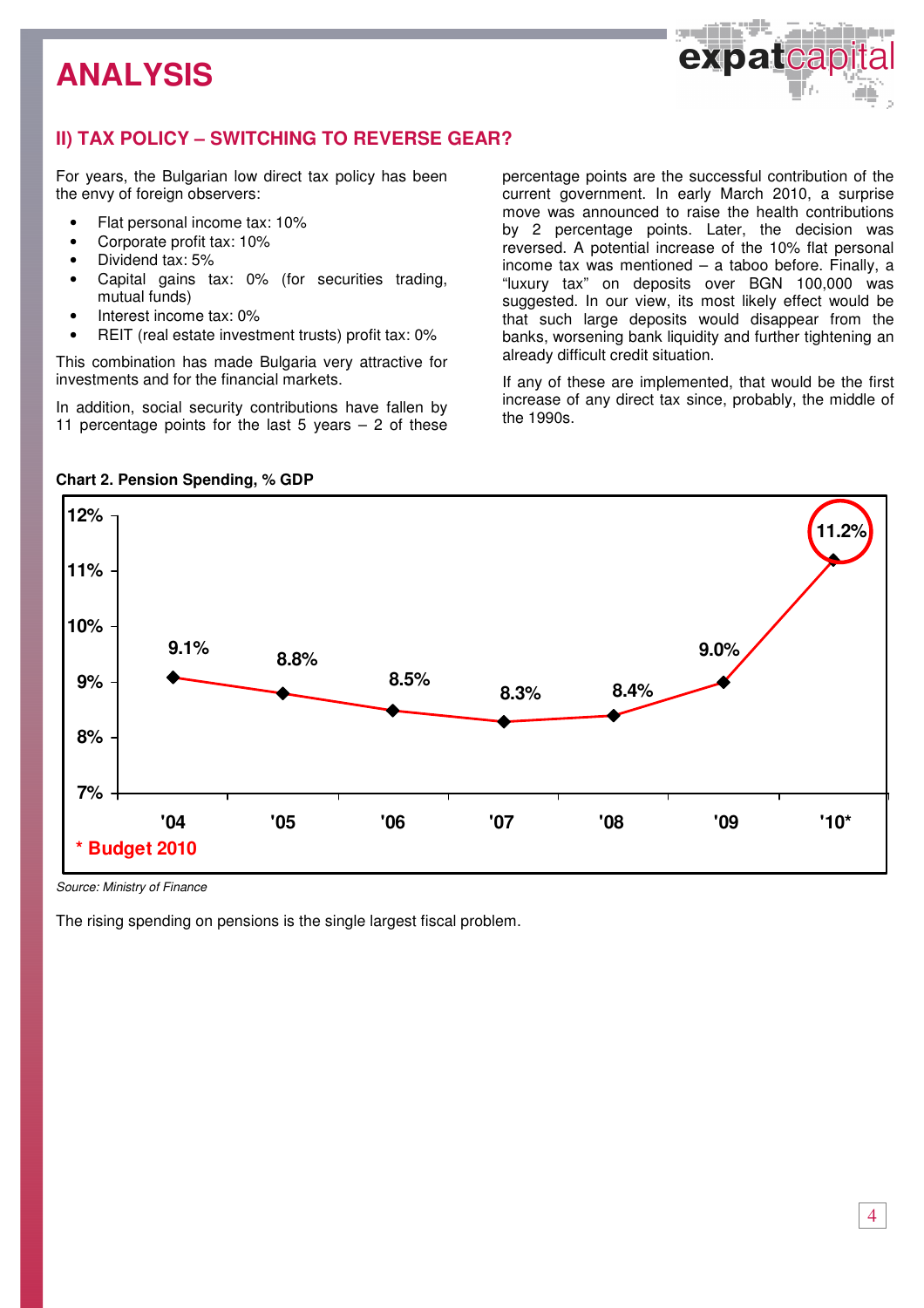### **III) CURRENT ACCOUNT DEFICIT – IMPROVING FAST**

### **Chart 3. Current Account Deficit, % GDP**



Source: Bulgarian National Bank, Expat Capital

The fast contraction of the dangerously high external deficits is among the few pieces of good news we can share with you. We have now put the final 2009 current account number in the chart (-8.6%), and have strongly improved our 2010 forecast from -11% to -8.5%.

We now have to admit that in the first issue of the *Expat* Compass we were more pessimistic about the 2009 current account deficit. We had not yet seen the better data for November and December 2009 when exports rose and imports fell further due to the much lower domestic demand. Also, the government did not spend excessively at the end of 2009, which had resulted in large year-end trade deficits in previous years.

**Diagnosis:** from "dark red" to "red" – less dangerous **Implications for the currency board:** negative, but improving strongly

### **Current Account Deficit, % GDP, 2010**

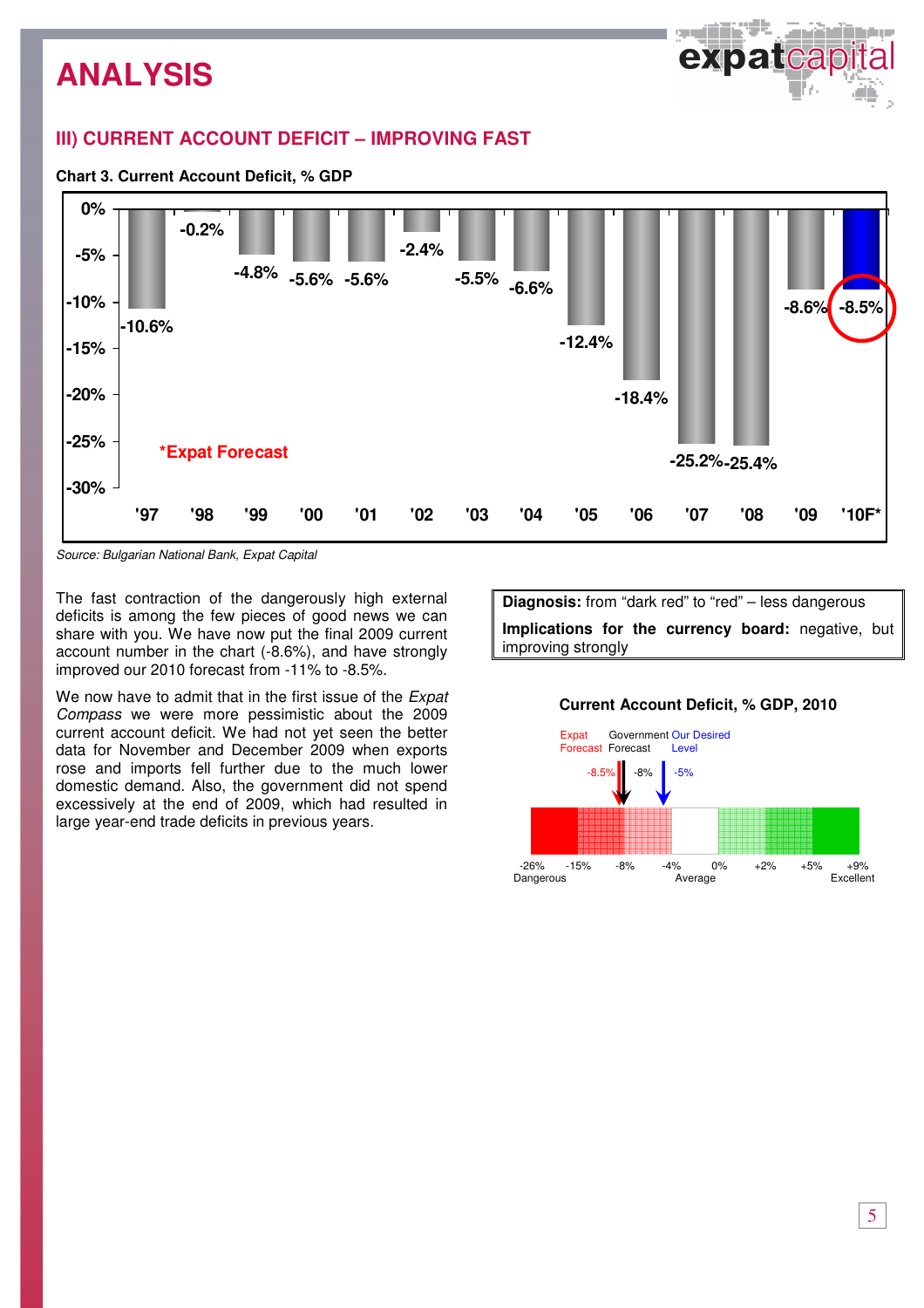

### **IV) FOREIGN DIRECT INVESTMENT**

### **Chart 4. FDI, EUR mln**



Source: Bulgarian National Bank, Ministry of Finance, Expat Capital

After record levels of FDI in 2006-2008, capital inflows have obviously fallen due to the crisis. This has also indirectly resulted in much lower trade and current account deficits. However, we are not unhappy with the numbers. Regardless of the crisis, FDI was still almost EUR 3 bn in 2009. And these are just the preliminary data – the final numbers have traditionally been upgraded by a billion or so. At 8.4% of GDP, this might still be the highest level in Europe (FDI as % GDP).

The breakdown by sector looks diversified and healthy. Real estate related FDI was just one sixth of the total.

FDI was almost equal to the current account deficit in 2009, which we consider success.





### **Foreign Direct Investment, 2010, EUR bn**





### **Chart 6. FDI, Breakdown by Sector, 2009**

Source: Bulgarian National Bank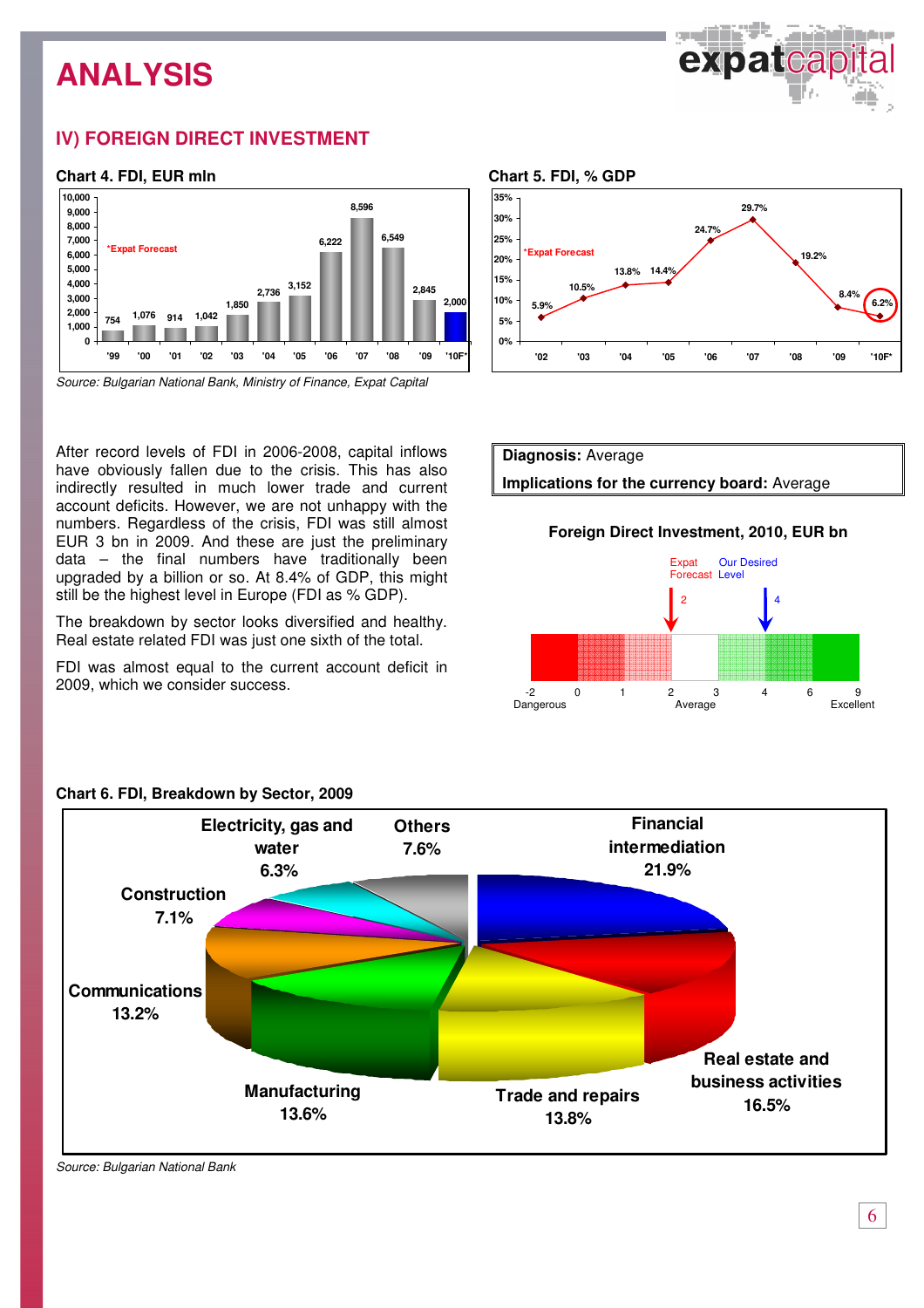

### **V) 2010: WILL REFORMS START?**

### **Slow movements till February**

In its first months of office, the new government had enviable reformist rhetoric: pensions, healthcare, administration, higher education and science – all had to be downsized and modernized. In our first issue of the Expat Compass, we expressed our support for this agenda. However:

- In February 2010, the pension reform was "postponed till 2012" – i.e. completely killed, in our view. Disappointing. We continue to see the high pension spending as the largest threat to macroeconomic stability.
- Announced healthcare reforms such as the closing of many regional hospitals have been effectively put on hold in the face of vocal public opposition. No immediate plans and measures are discussed in that field. The current strategy seems to be a "go with the flow" approach, which would preserve the status quo to the detriment of the budget and the quality of healthcare services provided to the public.
- We have seen no aggregate numbers on the downsizing of the state administration (let us remind you that the number of administration employees was reduced by 17,000 during the previous mandate).
- We have not heard of any results in higher education and science.
- The broad smoking ban, which was supposed to happen, starting 1 June 2010, was surprisingly cancelled. An unnecessary and disappointing move, we think.
- The policies on genetically modified organisms (GMO) were changed back and forth a few times. Eventually, the parliament imposed severe restrictions against GMO, which coincided with the public opinion.

### **Anything else?**

- No privatization deals; no concessions; no IPOs of stakes in state-owned companies yet
- No immediate optimism about the large energy projects (the Belene nuclear power plant, the Burgas – Alexandroupolis oil pipeline, the AMBO (Bugas – Vlore) oil pipeline, the Nabucco gas pipeline, the South Stream gas pipeline)
- A moratorium on renewable energy projects has been announced

### **Anything positive?**

- Progress with selecting the contractors to build parts of the Trakia highway
- A lot of successful actions in fighting crime and corruption
- The number of traffic casualties has been strongly reduced due to better control

The bottom line? You have guessed our conclusions by now.

### **A possible reform package is expected in April**

When we were about to finish the current issue of the Expat Compass, the government and the public started discussing potential austerity measures. We have not yet seen any final document. As expected, the measures are supposed to achieve simultaneously two goals: increase revenues and sharply reduce spending.

### **We see two scenarios:**

**1) Reformist:** very unpopular spending cuts – possible and desirable to us, but not very likely

**2) Populist:** almost no cuts; tax rate increases instead – more likely at the moment, although undesirable to us.

To summarize, we would welcome a reform package which would result in containing the budget deficit by reducing the spending, although some individual measures might seem undesirable.

### **Reforms checklist**

- 1. Reduce pensions
- 2. Healthcare reforms
- 3. Reduce public sector salaries
- 4. Reduce the number of public sector employees
- 5. Reduce other spending
- 6. Improve tax collection (without raising rates)
- 7. Keep the current direct tax rates (see page 4)
- 8. Privatizations, concessions, stock market deals
- 9. Agreement with the IMF
- 10. Eurobond issue

If none of these occurs, we do not expect an optimistic third issue of the *Expat Compass* in a couple of months.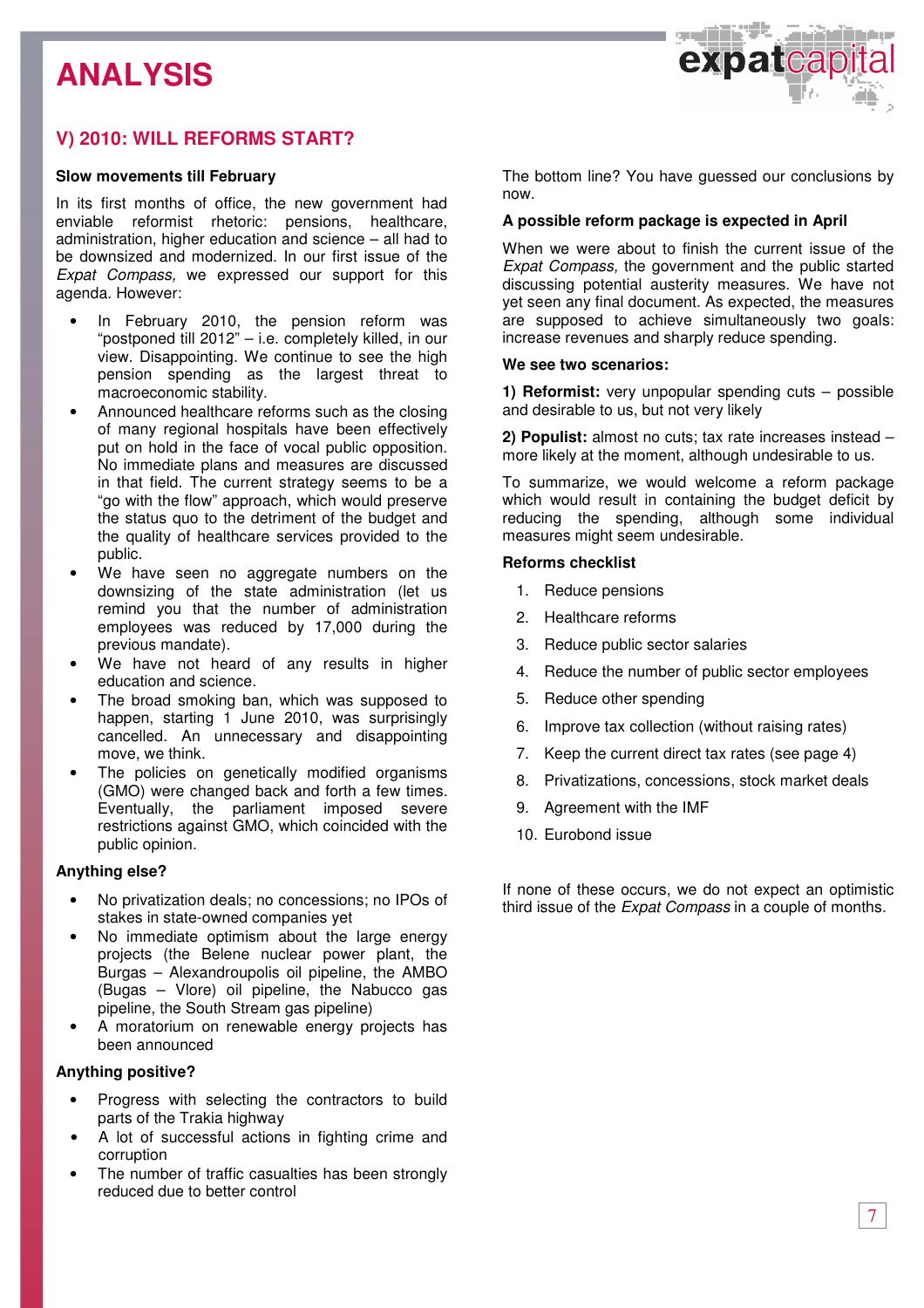



# **BUSINESS SENTIMENT INDEX – 2010 Q1 (EXCERPT)**

The Business Sentiment Index (BSI) is one-of-its-kind leading economic indicator issued quarterly. The Index incorporates an innovative survey and analysis approach developed by GS Research. It strives to portray the top managers' views regarding the future development of their own companies and the Bulgarian economy as a whole. The BSI-BG does not only reflect the current economic conditions but also mirrors the short-term and mid-term business sentiment.

### **BSI-BG VALUES**

| <b>Reference Period</b> | <b>Index Value</b>     |
|-------------------------|------------------------|
| 2009 Q3                 | 38.3                   |
| 2009 Q4                 | ↑41.1                  |
| 2010 Q1                 | ↑ 43.2                 |
| 2010                    | $\Leftrightarrow$ 56.7 |
| 2011                    | 0.72.1                 |

With an index value of **43.2**, the business leaders' panel believes that for the first quarter of 2010 the **Bulgarian economy still remains in the midst of the financial and economic turbulence.** The Arts & Entertainment, Real Estate, Human Resources and Commerce sectors weigh the index value down. Education and Renewable Energy keep lifting the index higher in 2010 Q1.

Few of the sectors surveyed exhibit negative expectations for 2010. The primary drivers of this deterioration in sentiment lie within the **contracting retail and wholesale markets as well as the clogged debt financing and the mounting intercompany debt,** amid higher credit risk in the economy.

| <b>Index Value Interpretation</b>                                                                        |
|----------------------------------------------------------------------------------------------------------|
| Min 0, Max 100                                                                                           |
| 50 – business sentiment remains neutral                                                                  |
| <b>Above 50</b> – positive signal, business sentiment<br>improves                                        |
| <b>Below 50</b> – negative signal, business sentiment<br>deteriorates                                    |
| $\hat{\mathbf{u}}, \hat{\mathbf{v}}, \hat{\boldsymbol{\Leftrightarrow}}$ comparison to a previous survey |

Optimism struggles to edge two points higher compared to the 2009 Q4 expectations. Managers now see less inertia from 2009 and more recovery expectations as well as improved performance in certain sectors in 2009 Q4, this in turn incites the higher 2010Q1 expectations.

The BSI-BG value for 2011 tucks just above **72** points. This confirms the strong recovery expectations. The Renewable Energy, Motor Vehicles, Retail Trade and Transportation sectors contribute the most to the significant surge in positive expectations.

Obtain a complete copy of the Business Sentiment Index and Report, after 1 Apr 2010 at: http://klikshop.bg/

Participate in the quarterly surveys, voice your expectations among the business leaders and the institutional investors. Request a questionnaire at: survey@gsresearch.eu





GS Research is an independent, for-profit, analytical consortium comprised of Georgi I. Bylgarski, FRM and Simeon Ivanov, FRM. Both authors are investment consultants with experience in financial analysis, asset management and investment banking.

Copyright: GS Research 2009-2010; Simeon Ivanov 2009-2010; Georgi I. Bylgarski 2009-2010

Disclaimer: The information herein is not intended to be an offer to buy or sell, or a solicitation of an offer to buy or sell, any securities and including any expression of opinion, has been obtained from or is based upon sources believed to be reliable but is not guaranteed as to accuracy or completeness although GS Research believe it to be clear, fair and not misleading.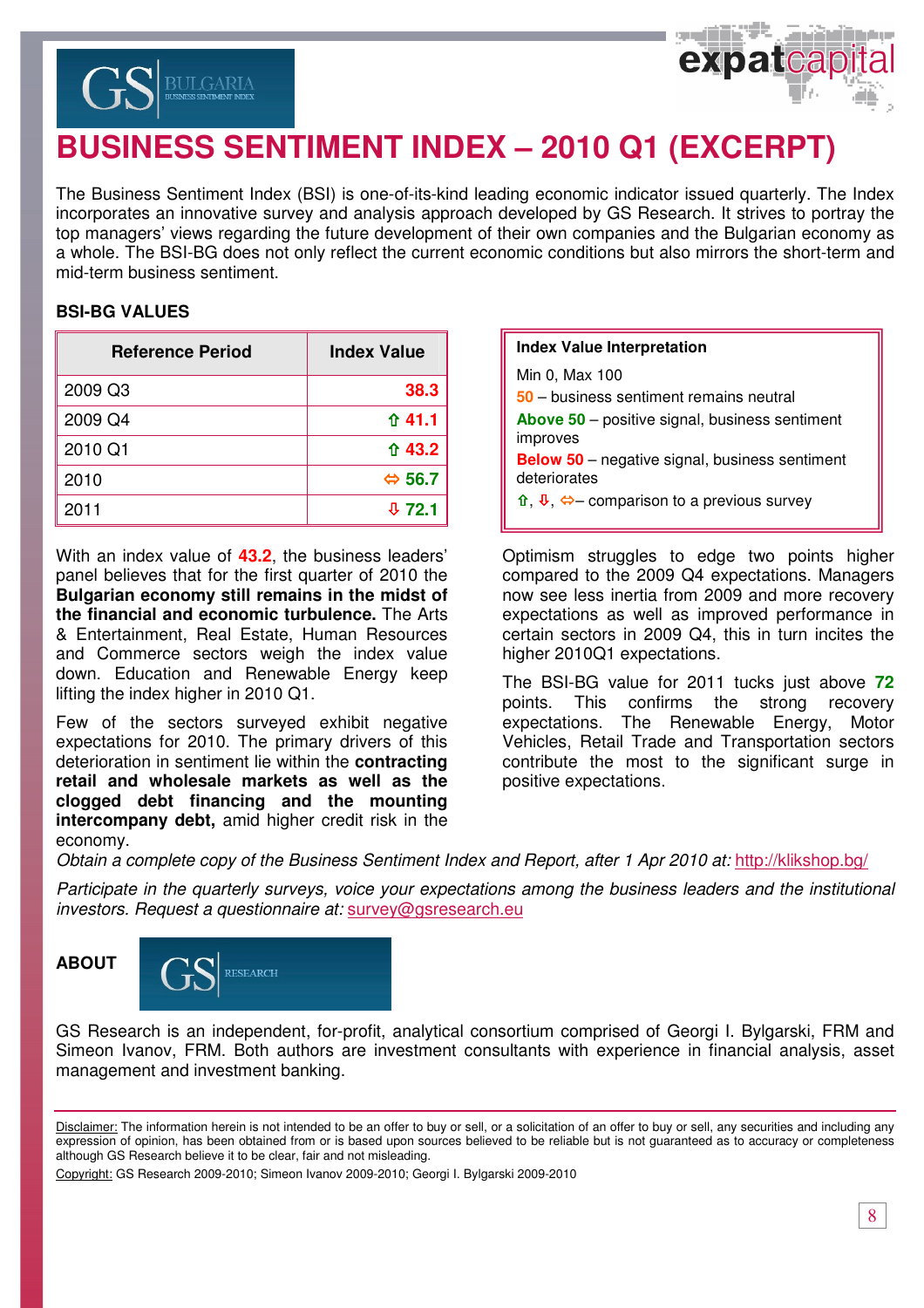# **GUEST COMMENT**



### **THE CRISIS BITES THE TREASURY**

**MILEN VELTCHEV** 

24 chasa (daily newspaper), 11<sup>th</sup> March 2010



Milen Veltchev was Minister of Finance of the Republic of Bulgaria (2001-2005). In this period he was appointed to the Board of Governors of the World Bank and the Board of Governors of the European Bank for Reconstruction and Development. He previously worked as Vice President in Emerging Markets, Investment Banking, at Merrill Lynch (London, UK).

In 2002, Euromoney and Business World gave him the Minister of Finance of the Year award. In 2003, he was named one of the 100 Global Leaders for Tomorrow.

Veltchev has a Master's degree in International Relations from the University of National and World Economy, Sofia, and an MBA in Financial Engineering from the Massachusetts Institute of Technology. He had also studied Business Management at the University of Rochester, New York.

Photo: 24chasa.bg

In March, the IMF mission made comments about processes which could have fundamental importance for our economic development in the following years. The experts from Washington said that "…it is of key importance to keep the restrictions on budget spending in order to avoid a more significant deficit". According to unofficial information, by the end of February we have exceeded not only the annual deficit envisaged in the law, but also the 1.8% expected by the IMF. Let us hope that the Minister of Finance is right that after March the budget will function with a surplus, in order to compensate for the deficit in the first three months.

As of today, I feel that the Budget 2010 revenues are overestimated. It is difficult to analyze the reasons which have led to a fall in the January revenues by almost BGN 1 bn year-on-year. Both incidental factors and one-time inflows – which were present last year but not this year  $$ could have influenced this outcome. However, it is obvious that the new working methods at the customs are not producing the expected results, and the dissatisfaction of the business community with the improper behaviour of the state has resulted in migration to the grey economy.

We should strategize in advance how the economy, as well as the budget, can live through the crisis. The fiscal reserves are a luxury unavailable to Greece and Romania. However, those reserves are not at last year's level and there is a risk that they will be exhausted unexpectedly fast. Our public debt is the lowest in the EU, with the exception of Estonia. But seeing Greece's difficulties in the capital markets, why should we expect investors to assess Bulgaria positively?

The fast entry into the Eurozone waiting room is of utmost priority for the financial stability. The conservative management of the state finances is not less important. The minimum 2009 deficit created confidence among investors and was also appreciated by the IMF. The credit rating agencies gave positive signals.

Structural reforms are also necessary. Privatization, concessions, pension and healthcare reforms are included here as well. The government should urgently take the following initiatives:

- Make the delayed payments to businesses: even the IMF made explicit demands that the avalanche increase of inter-company indebtedness be stopped.
- Begin the pension reform: another unambiguous recommendation of the IMF, which calls for an increase of the pension age and/or an increase of the required years of work.
- Privatization and concession deals: selling all the minority stakes owned by the state, as well as state assets in the energy sector such as Bulgargaz, coal power plants and mines, which will fill the fiscal reserves, while the airport and port concessions would bring regular budget revenues.
- Avoidance of any forms of increase of the direct taxes and health insurance contributions: such an increase in the middle of the year not only contradicts the law, but is also a signal of desperation. It alerts the Bulgarian businesses and the foreign investors that the times of low taxes in Bulgaria have passed.
- Liberalization of the business environment: this will return the lost business confidence, even partially, and will contribute to the attraction of new foreign investments, creating new jobs. Here we should mention that detrimental initiatives such as compulsory collective employment contracts should be avoided as well.
- Urgent attraction of fresh foreign resources of at least EUR 1 bn: either through an agreement with the IMF, which seems more and more inevitable, or through issuing new debt in foreign capital markets. The reason is for this is that the budget – and common sense – does not allow a reduction of the fiscal reserves below BGN 6 bn.
- Long-term credit lines for Bulgarian businesses through the Bulgarian Development Bank (not directly but through commercial banks). The resources for this can also be provided by the international capital markets.